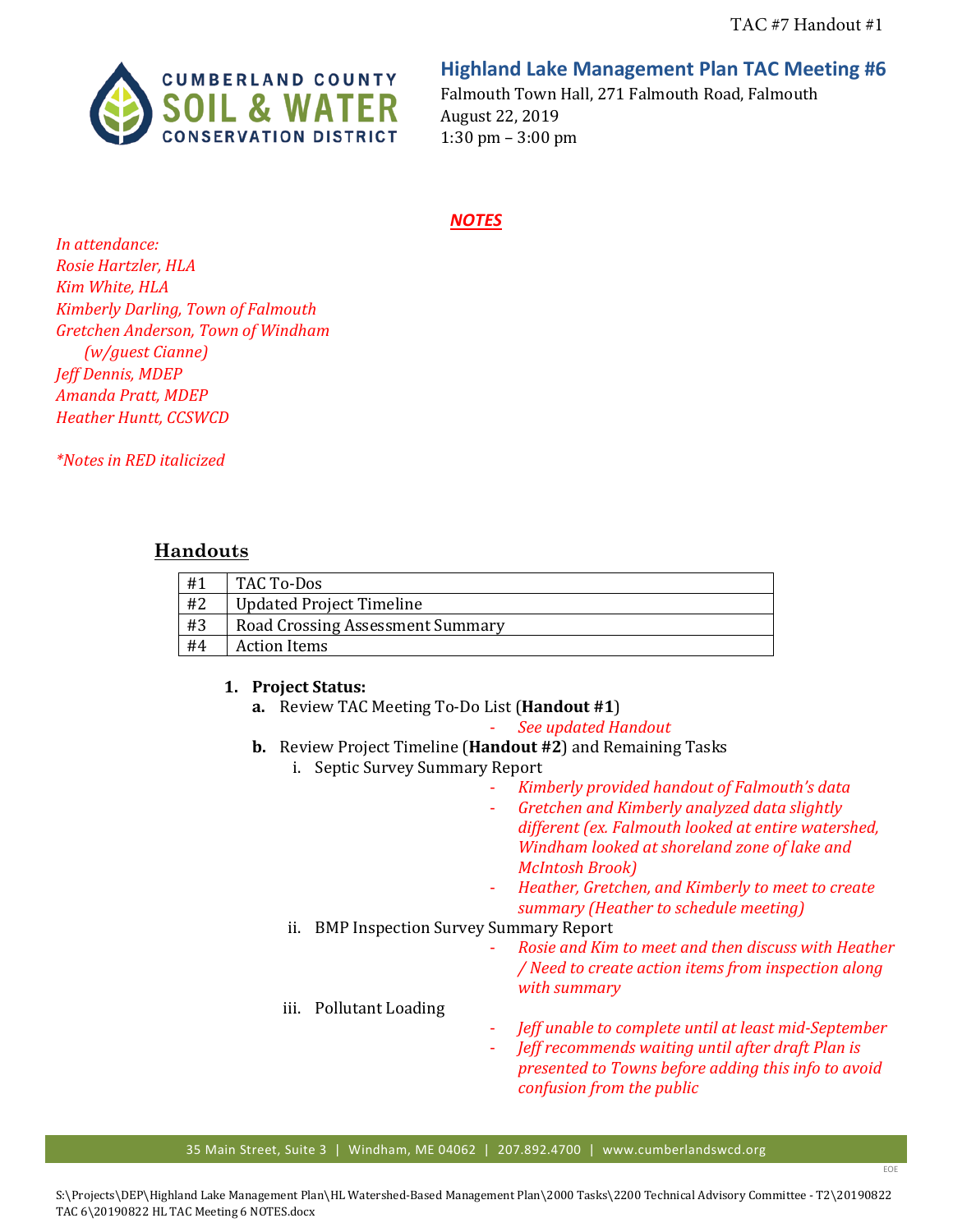- *Kim and Kimberly to provide Jeff with watershed survey data for him to use in estimating pollutant loading being reduced through plan*

- iv. Plan
	- 1. Action Items Approval
	- 2. Draft Plan
	- 3. Finalized Plan
	- 4. Final Plan Approval
		- *TAC discussed best method for presenting and gathering input on Plan:*
			- *i. Town Council presentations of both draft action items and Plan to occur near the beginning of October*
			- *ii. "Forum"/workshop to be held (in lieu of survey) at Cornerstone Church near the end of October to gather feedback and answer questions on draft action items (1-2 weeks after Town presentations, perhaps the 16, 17, or 18 of October)*
			- *iii. HLA to inform watershed residents of the town council presentations and workshop*
			- *iv. Draft plan with action items to then go the DEP/EPA*
	- v. Public notifications

#### **2. Road Crossing Assessment (***Jeff and Amanda –* **Handout #3)**

- *Jeff explained first three sites on Handout with possible Action Items for each*
- *Rosie and Kim to cross check these sites with NPS survey sites*
- **3. Finalize Action Items (Handout #4)**

- *To be done at next TAC meeting*

- **4. Schedule Town Presentations**
	- *See above*
- **5. Schedule Next Meeting(s) – October**
	- *Want to meet BEFORE Town presentations in early October: Wednesday, September 25th, 1:30 pm – 3:30 pm (2 hours) at Falmouth Town Hall*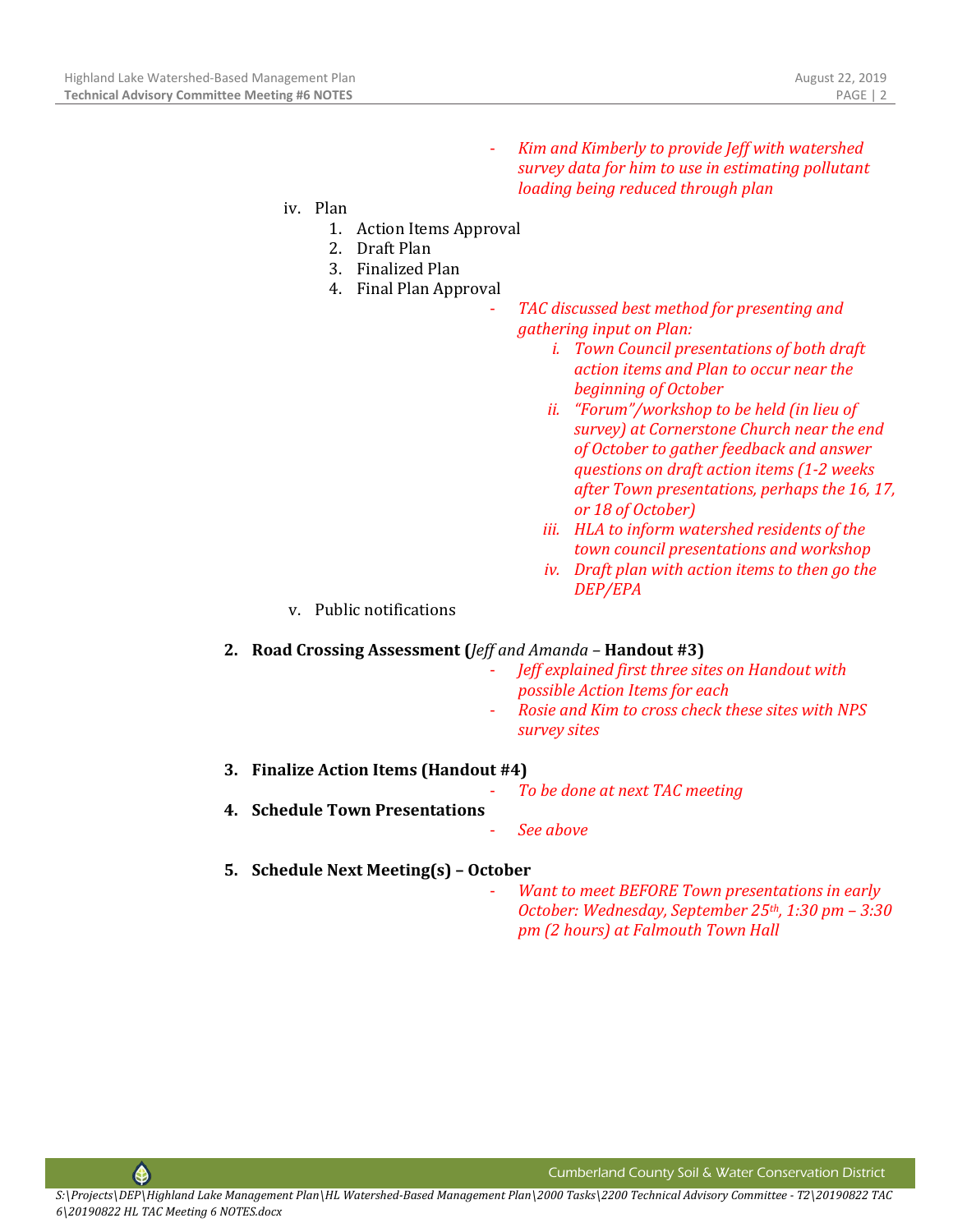

# **8/22/19 TAC Meeting Handout 1**

# **To-Dos**

| <b>Task Category</b> | <b>Action Item To-Do</b>                                                                                | <b>Person(s) Conducting Task</b>        | <b>Deadline</b>                                                                                                                                                                                                                              |
|----------------------|---------------------------------------------------------------------------------------------------------|-----------------------------------------|----------------------------------------------------------------------------------------------------------------------------------------------------------------------------------------------------------------------------------------------|
| <b>TAC</b>           | Schedule 7th TAC Meeting                                                                                | Heather                                 | After 8/22/19<br>meeting                                                                                                                                                                                                                     |
| Data Gathering       | Look into and provide update<br>on how use of point system is<br>working for Windham (new<br>ordinance) | Gretchen                                | Done?/Needed?_<br>Gretchen says Chris<br>Hanson can provide a<br>summary if needed.                                                                                                                                                          |
|                      | Check with snowmobile club<br>for information on stream<br>crossing                                     | Gretchen                                | Needed?<br>Gretchen no longer has a<br>contact.<br>Rosie to check with Tim<br>(last name?)                                                                                                                                                   |
|                      | 2018 water quality summary<br>and any accompanying pdfs<br>and shapefiles                               | Jeff (needed for Science<br>Roundtable) | 6/30/19<br><b>leff presented some of</b><br>this information at the<br>last HLLT meeting (yet it<br>is not recapped in the<br>minutes)<br><b>Jeff can complete yet</b><br>waiting on eDNA results<br>that were to be<br>completed mid-summer |
|                      | Compile data on fish passage<br>barriers in watershed from<br>Maine Stream Habitat Viewer               | Gretchen-Heather completed              | Done<br>Dennis Brown is<br>working with partners<br>(DMR, IFW, CBEP, etc.)<br>to create a dedicated<br>fixh exit (different than a<br>ladder) - This to be<br>added Action Item list                                                         |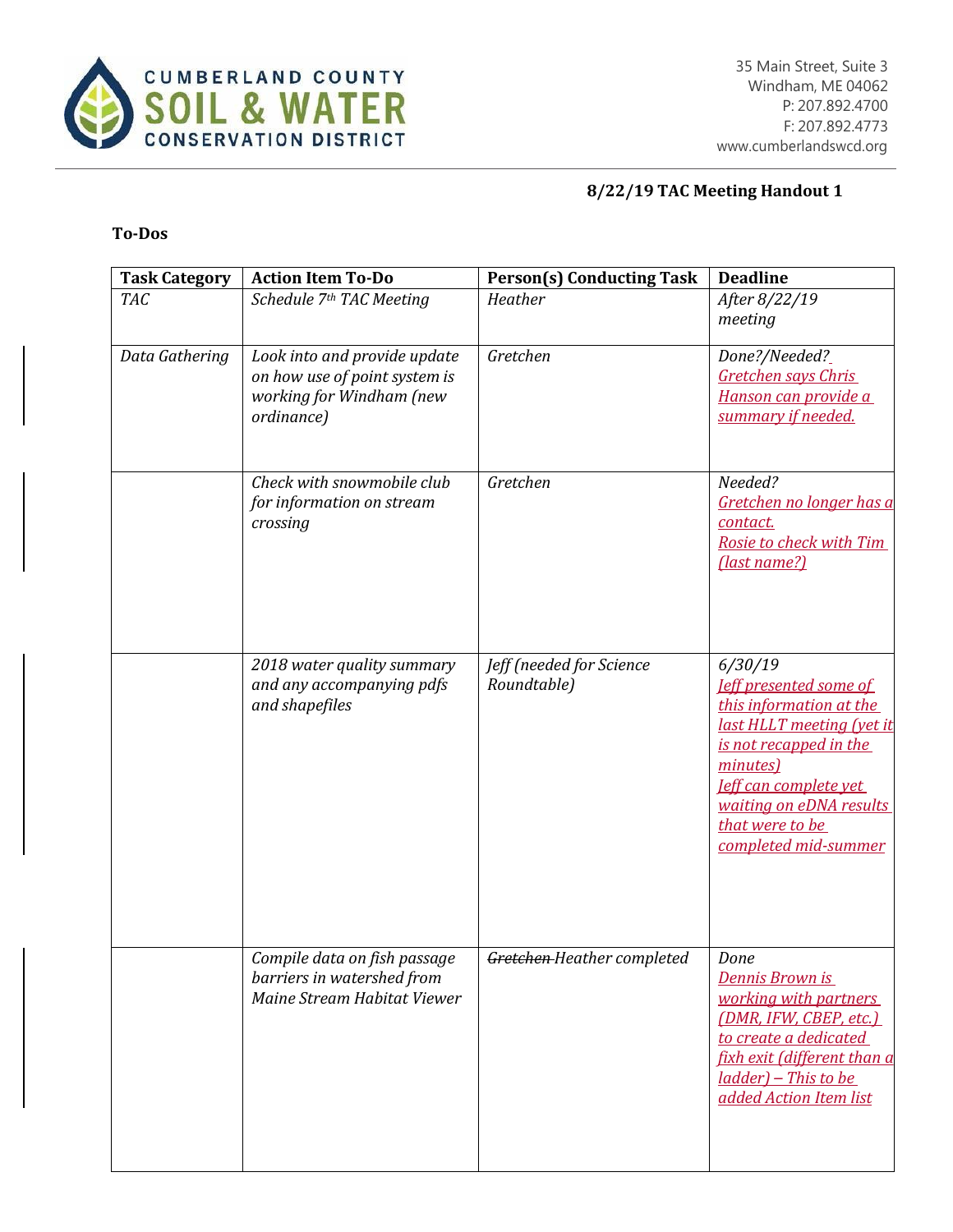|                                    | Secondary Data Quality<br>Assurance Guideline                                                             | Heather to complete / DEP to<br>review? | Heather to put on<br>Sharepoint / Amanda and<br>Jeff to review                                                                                                                                                                                                                                                                                                                                     |
|------------------------------------|-----------------------------------------------------------------------------------------------------------|-----------------------------------------|----------------------------------------------------------------------------------------------------------------------------------------------------------------------------------------------------------------------------------------------------------------------------------------------------------------------------------------------------------------------------------------------------|
| Septic Survey                      | Summary of Surveys                                                                                        | Gretchen/Kimberly/CCSWCD?               | 21 total high-risk parcels<br>(to be added to Action<br><b>Item list)</b>                                                                                                                                                                                                                                                                                                                          |
| Community<br>Involvement           |                                                                                                           |                                         |                                                                                                                                                                                                                                                                                                                                                                                                    |
| Action<br>Items/Draft<br>Mgmt Plan | Set up date/sign up to present<br><b>Action Items to Town Councils</b>                                    | Gretchen and Kimberly<br>(Towns)        | <b>Council Meetings</b><br>September<br><b>Committee</b><br>decided to present<br><b>Action Items</b><br><b>WITH draft Mamt.</b><br>Plan to both Town<br>Councils the<br>beginning of<br>October with a<br>joint follow-up<br>meeting to be held<br>the end of October<br>for those wanting<br>to provide<br>input/ask more<br>questions-<br><b>Kimberly</b> and<br>Gretchen to<br>solidify dates. |
|                                    | Set up Survey Monkey<br>questionnaire to gather<br>feedback on Action Items?                              | Chris?                                  | Tabled see<br>attendance from<br><b>Annual Meeting</b><br>Not needed as there<br>will be Town<br>Council<br>presentations and<br>combined follow-up<br>workshop/forum.                                                                                                                                                                                                                             |
|                                    | Create press release and<br>website notifications to<br>request public feedback to<br><b>Action Items</b> | <b>TBD</b>                              | <b>Tabled</b>                                                                                                                                                                                                                                                                                                                                                                                      |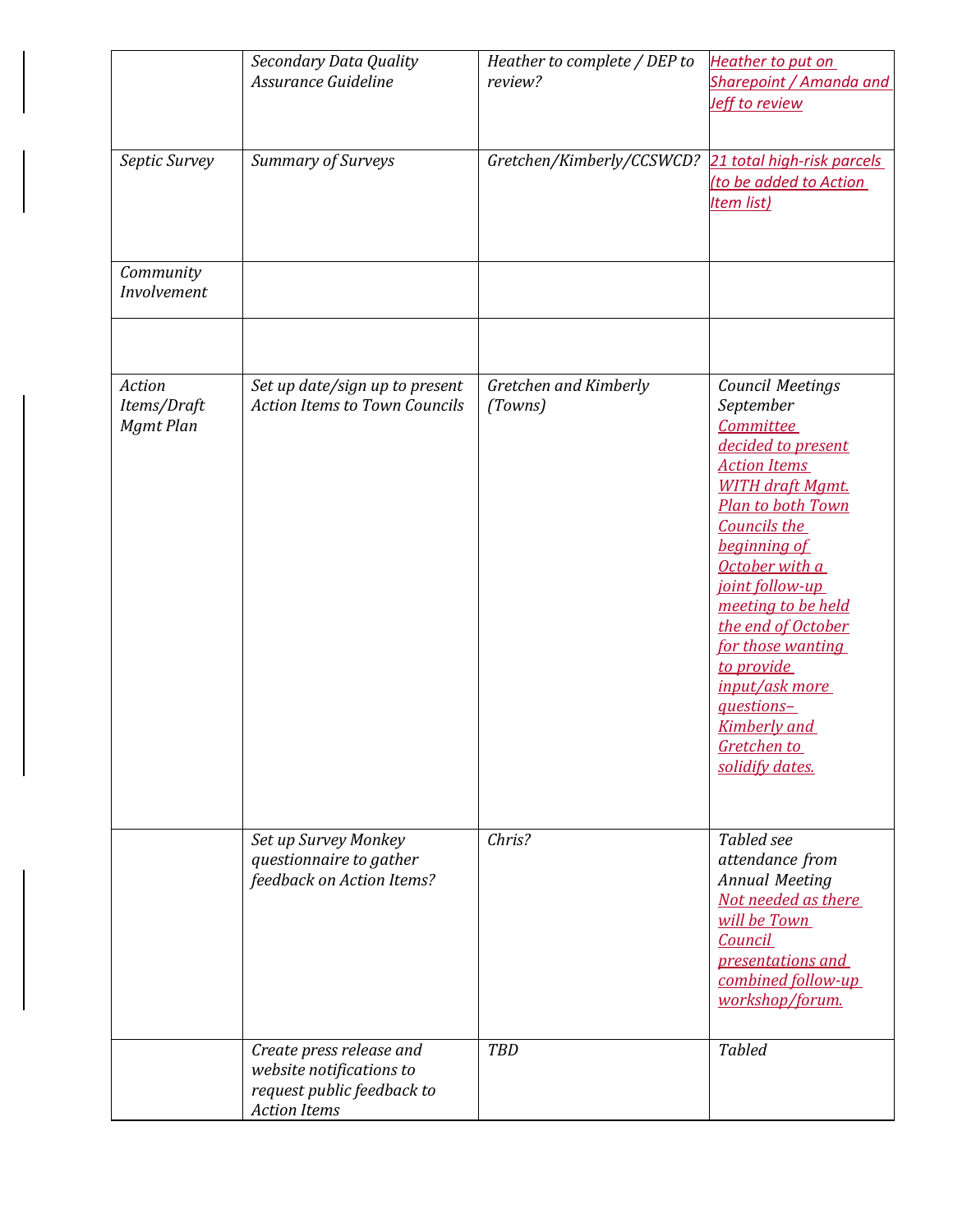| <b>BMPs</b> | Look into significant BMPs per<br>road/Survey Sectors to start | Kim and Rosie | Done<br>Kim and Rosie will meet<br>to go over and will then<br>meet with Heather to<br><u>review results</u> |
|-------------|----------------------------------------------------------------|---------------|--------------------------------------------------------------------------------------------------------------|
|-------------|----------------------------------------------------------------|---------------|--------------------------------------------------------------------------------------------------------------|

Assist and educate the public to promote stewardship of soil and water resources.

EOE